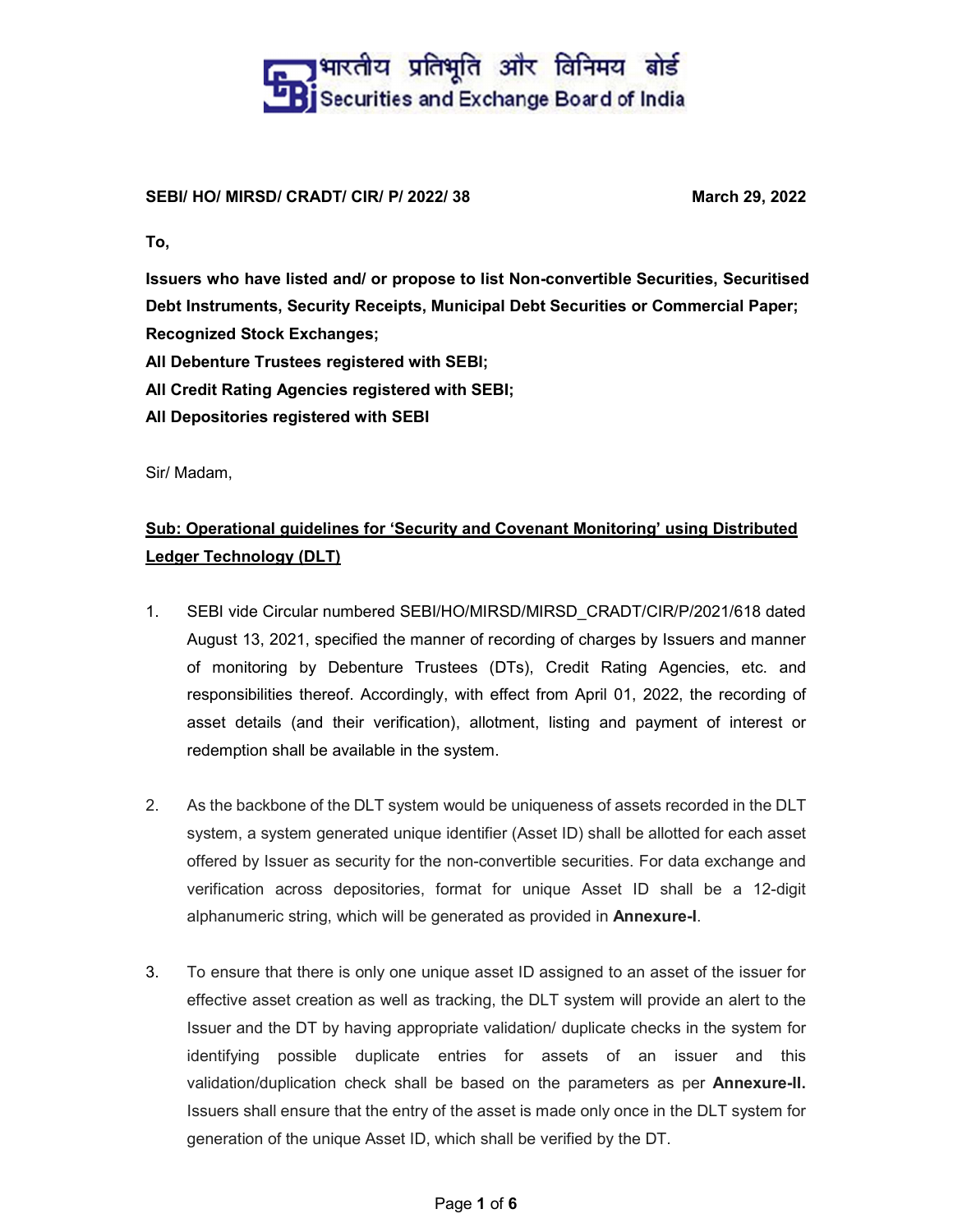### ]भारतीय प्रतिभूति और विनिमय बोर्ड Securities and Exchange Board of India

- 4. To begin with, the following assets shall be tracked at portfolio level and no specific parameters for the underlying assets would be captured:
	- a. movable assets viz furniture, equipment, inventory etc.
	- b. current assets viz portfolio of advances/ receivables, etc.
	- c. any other asset of similar nature.
- 5. On detection of duplicate/ near duplicate asset, an alert shall be generated and sent to the Issuer and DT to cross check and verify the details entered into the system for assets creation. The Issuer and the DT will be able to override the alert after verifying the same.

#### 6. Monitoring/Trigger events:

- a. While the depositories shall ensure that there is only one unique asset ID assigned to an asset of the issuer, DTs, on a yearly basis, will reconcile the list of assets recorded in the system for an Issuer and in case any duplicate entry is found for an asset, it shall take necessary steps to eliminate such duplicate entries in the system and verify security cover thereof and take remedial action, if required.
- b. Any event which reduces the security cover below the mandated/ stipulated limit, as per regulation 54 of SEBI (Listing Obligations and Disclosure Requirements) Regulations, 2015, shall be updated by the issuer in the system immediately. Such event shall be termed as 'trigger event' and depositories shall send such trigger events' alerts to all the concerned stakeholders.
- 7. Further, the following clauses in SEBI Circular SEBI/HO/MIRSD/MIRSD\_CRADT/CIR/P/2021/618 dated August 13, 2021, are modified as under:
	- a. Paragraph 9 and para 10.1(c) regarding "asset cover" stands deleted
	- b. All references to term "asset cover" stand deleted
	- c. Para 17 shall be replaced as under:

"Issuer shall upload all the credit rating information for non-convertible securities including rating action, date of press release and hyperlink for press release of credit rating. CRAs shall access the platform to validate the rating information uploaded by the Issuer. In case of any discrepancy, Issuer or CRAs shall notify the same on system and update the correct information in the system within three working days of such notification."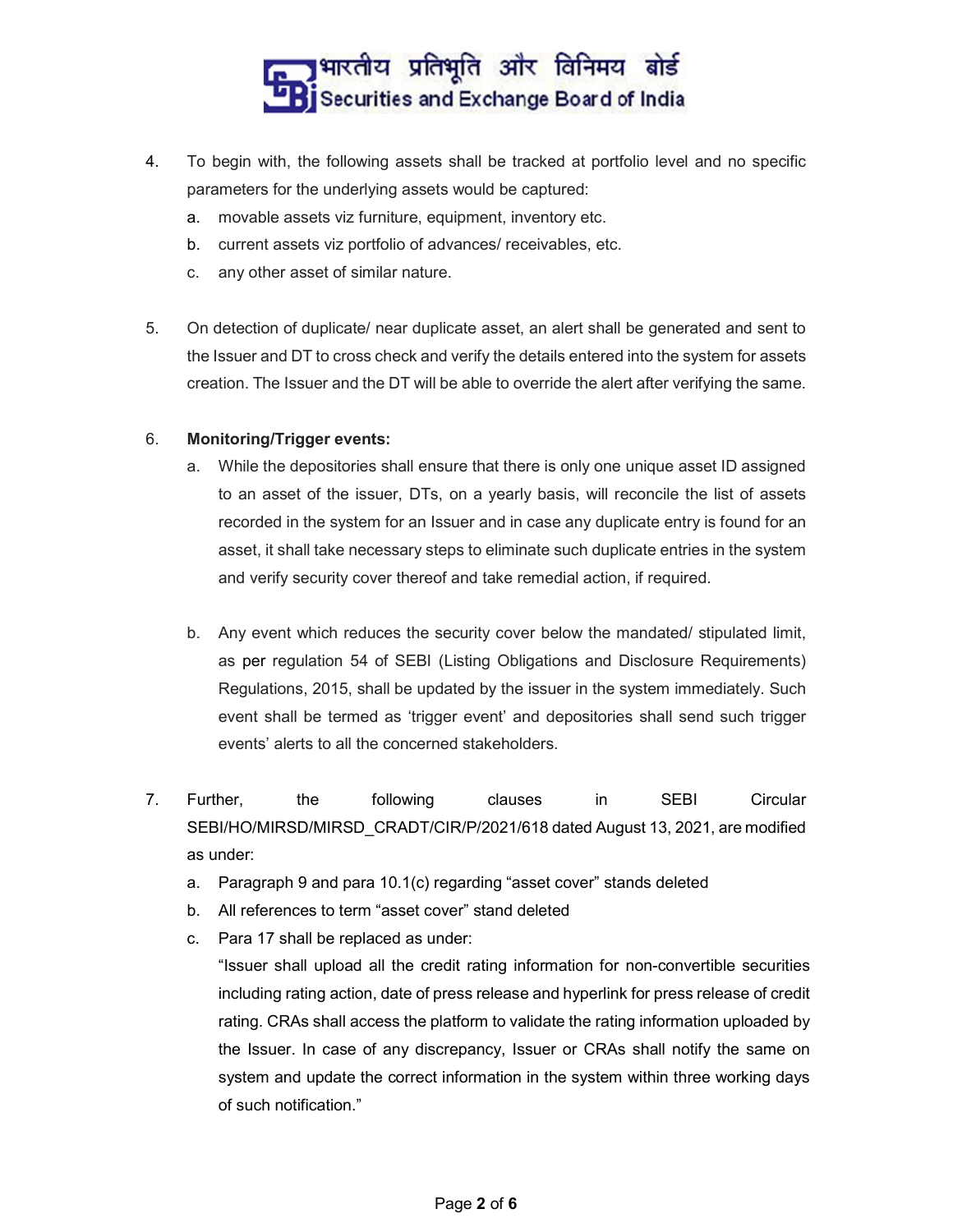

### 8. Applicability:

- a. All issuers proposing to issue non-convertible securities on or after April 01, 2022 shall record the details in the system before activation of ISIN.
- b. Further, in order to ensure compliance with para 8.a above, Depositories are advised to allot or unfreeze an existing ISIN (in case of re-issuance), as applicable only after confirming recording of above-mentioned information.
- c. Further, where an issuer is unable to comply with the above requirement, it shall provide an explanation to Depositories. However, this dispensation is available only till July 01, 2022, after which ISIN shall not be allotted to an issuer.
- d. For existing outstanding non-convertible securities, issuers will be required to enter the details into the DLT system on or before September 30, 2022 and DTs shall verify the same by November 30, 2022.
- 9. This circular is issued in exercise of the powers conferred upon SEBI under Section 11 (1) of the Securities and Exchange Board of India Act, 1992 read with the provisions of Regulation 2A of the Securities and Exchange Board of India (Debenture Trustees) Regulations, 1993, Regulation 55 of the Securities and Exchange Board of India (Issue And Listing Of Non-Convertible Securities) Regulations, 2021, Regulation 29 of the Securities and Exchange Board of India (Issue and Listing of Municipal Debt Securities) Regulations, 2015, Regulation 48 of SDI Regulations, 2008 and Regulation 20 of SEBI (Credit Rating Agencies) Regulations, 1999 to protect the interest of investors in securities and to promote the development of, and to regulate, the securities market.
- 10. This circular is available on SEBI website at www.sebi.gov.in under the categories "Legal Framework" and "Circulars".

Yours faithfully,

Richa G. Agarwal General Manager Market intermediaries Regulation & Supervision Department Email id: richag@sebi.gov.in Phone: +91-22-26449596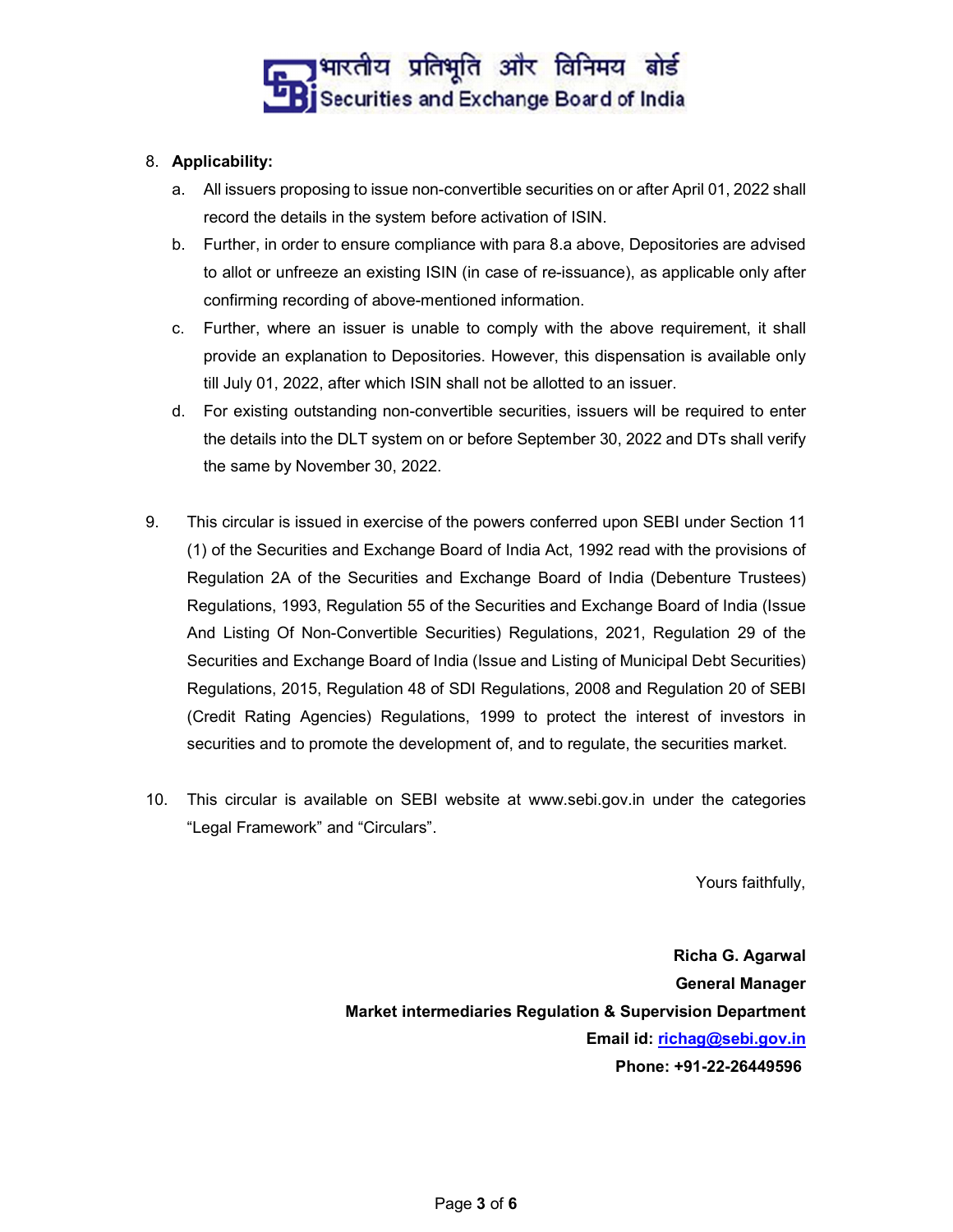## **Ending of the Securities and Exchange Board of India**<br>Ending Securities and Exchange Board of India

### Annexure-I

#### Asset ID = System Code + Asset Type + Asset Sub Type + Unique Number + Check Digit

| System Code    | 2 characters ('IN' – for all asset types and sub-types)              |  |  |
|----------------|----------------------------------------------------------------------|--|--|
| Asset type     | 2 character Alphanumeric                                             |  |  |
| Asset sub-type | 2 character Alphanumeric                                             |  |  |
| Unique Number  | 5 character alphanumeric sequential (start with 00001 to 99999.      |  |  |
|                | Post full utilization of numbering then prefix will start from A-Z.) |  |  |
| Check Digit    | 1 digit                                                              |  |  |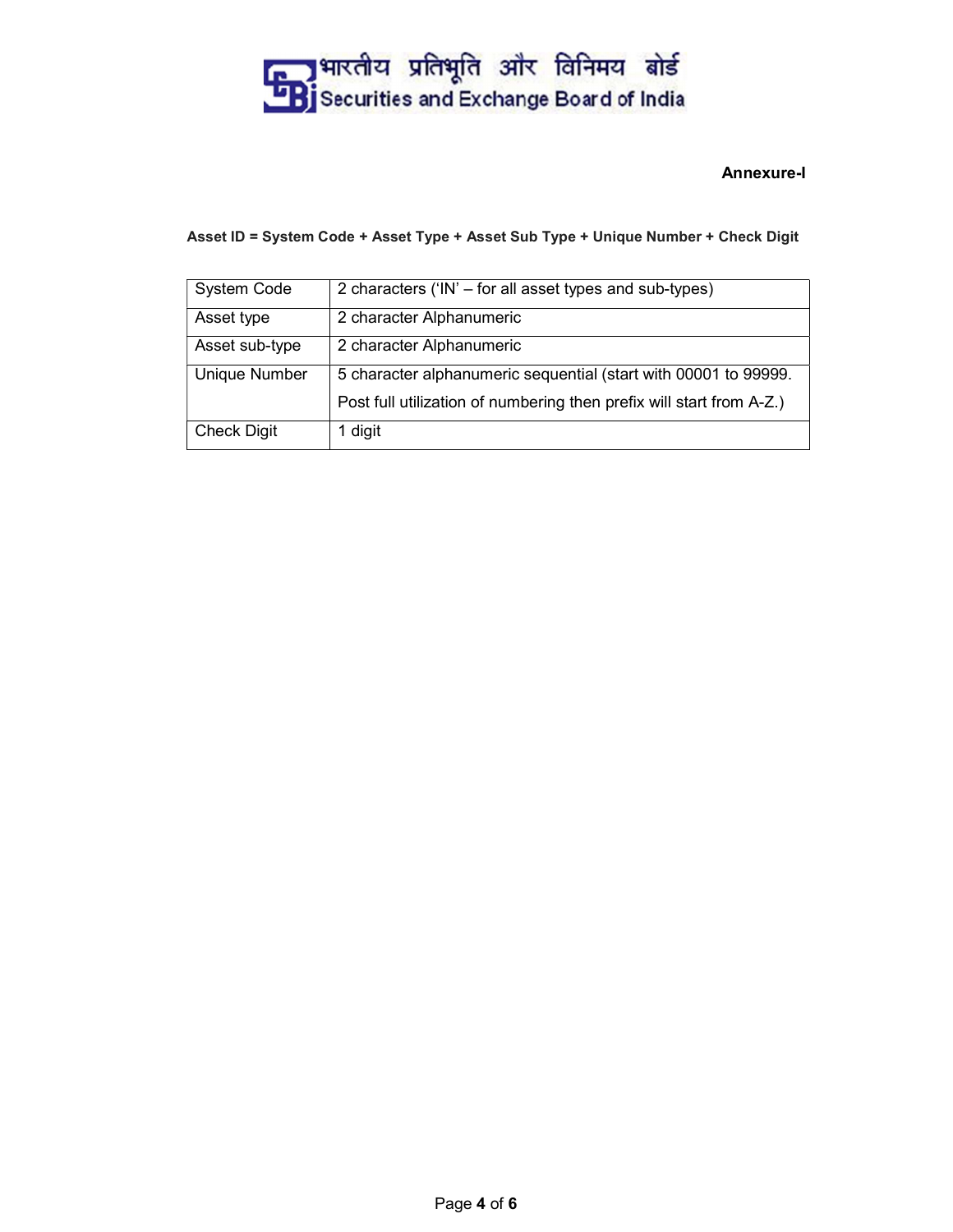### <mark>, ]</mark> भारतीय प्रतिभूति और विनिमय बोर्ड Securities and Exchange Board of India

### Annexure-II

- 1. Common parameters across asset types: The following is an indicative list of parameters which shall be captured for all categories of asset types and sub-types to assign Asset ID:
	- a. Asset name
	- b. Short description of Asset
	- c. Asset type & sub-type
	- d. Address details of the assets including PIN Code for assets located in India, wherever available.
	- e. Ownership details of the asset
	- f. Valuation details of the asset
	- g. Unique Identification Number, if any, provided by regulator/agencies and the agency identifier.
	- h. Code along with Code Description in ERP (Enterprise Resource Planning) system of the issuer, wherever available.
	- i. Code along with Code Description in FAR (Fixed Asset Register) of the issuer, wherever available.
	- j. Validity/ Expiry date, if any.
	- k. Encumbrance/ lien details, if any.
- 2. Specific additional parameters for certain asset types: In addition to the above, following parameters shall also be captured for these specific asset types and subtypes.

| Sr. | <b>Asset</b> | Sub<br><b>Asset</b> | Parameters to compare for Duplicate check  |  |
|-----|--------------|---------------------|--------------------------------------------|--|
| No. | Type         | <b>Type</b>         |                                            |  |
| 1.  | Immovable    | All                 | a. Area of the property                    |  |
|     | Property     | (Residential,       | Geographical Co-ordinates (Latitude/<br>b. |  |
|     |              | Commercial,         | Longitude).                                |  |
|     |              | Industrial,         |                                            |  |
|     |              | Agriculture,        |                                            |  |
|     |              | $etc.$ )            |                                            |  |